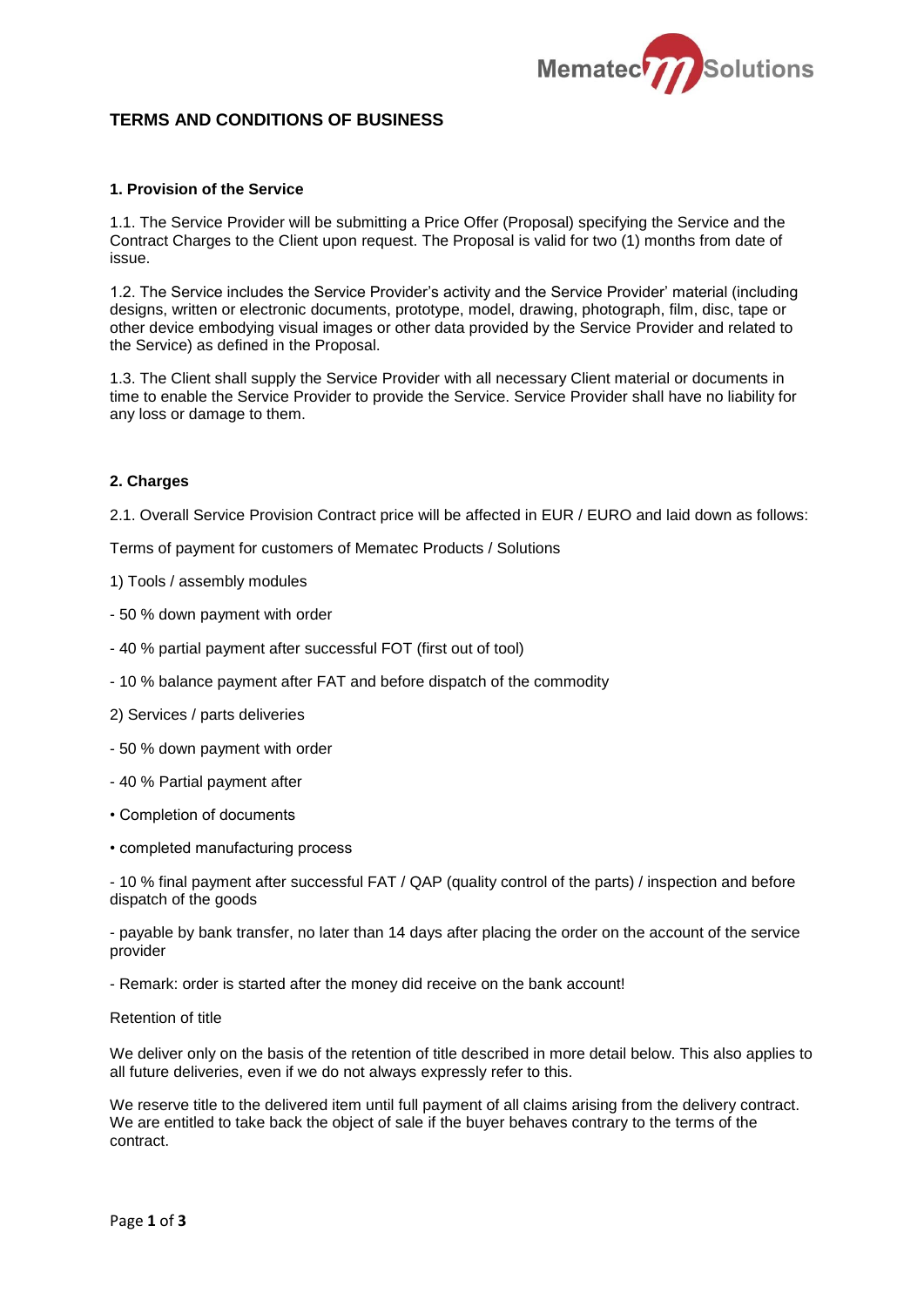

2.2. All money transfers should be made to the Service Providers' account with:

BW Bank

Bankleitzahl Blz: 60050101"

Account no.: 2190437

IBAN DE 60050101000219037

SWIFT code SOLADEST600

2.3. Bank charges and costs of money transfer in the country of the Service Provider will be covered by the Service Provider, all other bank charges and costs will be covered by the Client.

2.4. Any delay in receipt of payments may result in delivery delays and in application of bank interest rate in amount of 0.05 % of contract price per day.

2.5. VAT would come in addition if the customer cannot supply the international VAT number.

2.6. Where the Proposal includes cost estimates, Service Provider will review the requirements and confirm the cost before starting the next phase.

## **3. Rights in Client Material and Service Provider Material**

3.1. The intellectual property and other ownership rights in any Service Provider material developed for the purpose of the Service shall remain the Service Provider's property.

3.2. Any Client material which is designated by the Client and any Service Provider's material shall be kept confidential by the Service Provider. All Service Provider material shall be kept confidential by the Client. The foregoing shall not apply to any material which is within public knowledge at the time when it is provided by either party and shall cease to apply if at any future time it becomes within public knowledge through no fault of the other party.

3.3. The Client warrants that any Client material and its use by the Service Provider in the Service will not infringe the rights of any third party and the Client shall indemnify Service Provider against any loss damages costs expenses or other claims arising from any such infringement.

#### **4. Warranties and Liability**

4.1. Wherever the Service Provider supplies or specifies in connection with the Service any third party goods materials or processes, the Service Provider does not give any warranty guarantee or other terms as to their quality fitness for purpose or otherwise.

4.2. Neither Party is liable to the other Party in connection with the Service Provision Contract for any indirect, special or consequential loss or damage, including loss of profit, loss of reputation, loss of business, stoppage time or loss or depletion of goodwill or costs in connection with recalls.

4.3. The Service Provider shall have no liability to the Client for any loss damage costs expenses or other claims for compensation arising from any Client material or instructions supplied by the Client which are incomplete, incorrect, inaccurate, illegible, out of sequence or in the wrong form, or arising from their late or non-arrival, or any other act or omission of the Client.

4.4. The Service Provider does not warrant that any product resulting from the Service meets with any standard or specification other than those expressly set out in the Proposal.

4.5. Service Provider's total aggregate liability in connection with the Service Provision Contract shall not exceed 40% of the charges paid.